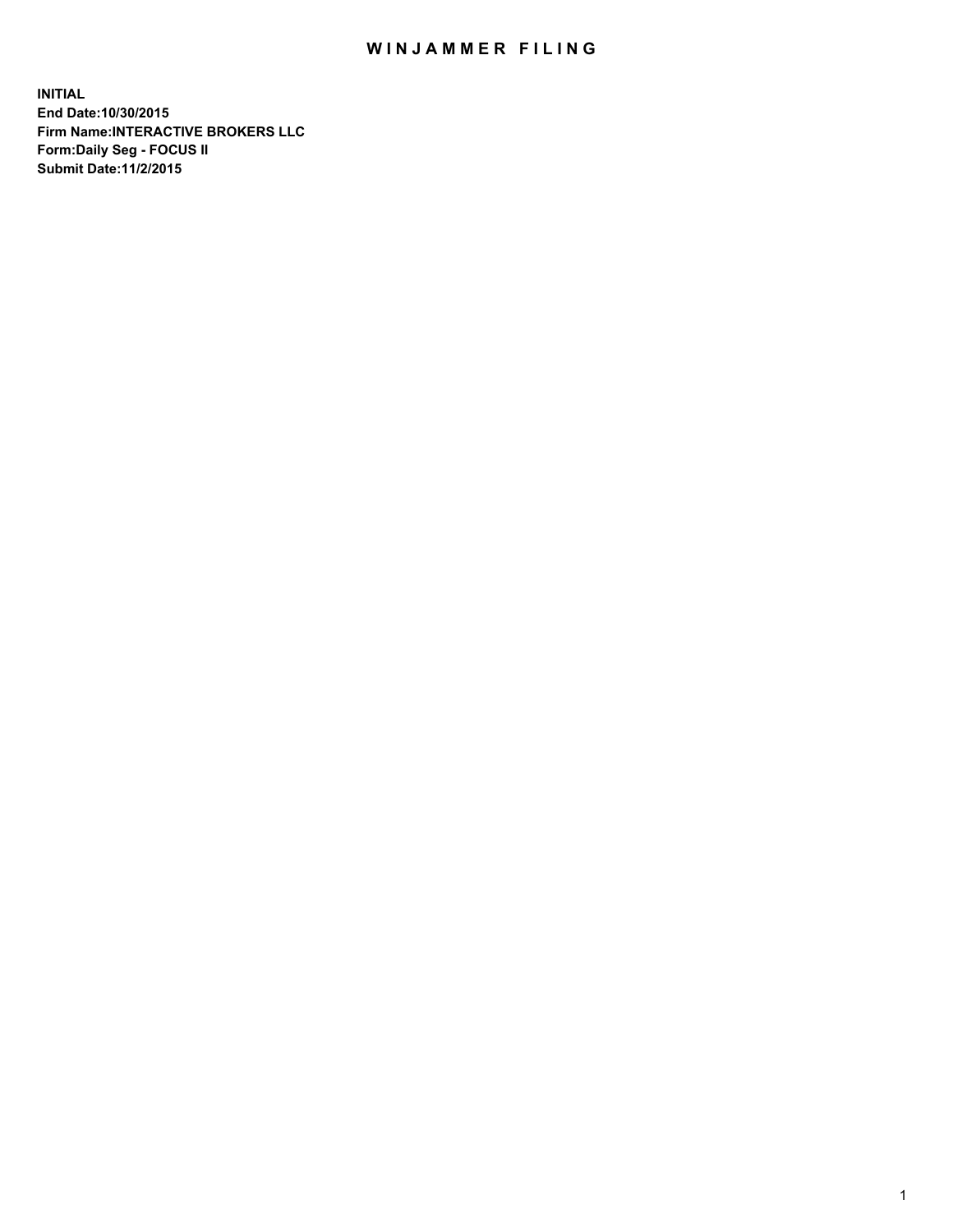## **INITIAL End Date:10/30/2015 Firm Name:INTERACTIVE BROKERS LLC Form:Daily Seg - FOCUS II Submit Date:11/2/2015 Daily Segregation - Cover Page**

| Name of Company<br><b>Contact Name</b><br><b>Contact Phone Number</b><br><b>Contact Email Address</b>                                                                                                                                                                                                                          | <b>INTERACTIVE BROKERS LLC</b><br><b>Alex Parker</b><br>203-618-7738<br>aparker@interactivebrokers.com |
|--------------------------------------------------------------------------------------------------------------------------------------------------------------------------------------------------------------------------------------------------------------------------------------------------------------------------------|--------------------------------------------------------------------------------------------------------|
| FCM's Customer Segregated Funds Residual Interest Target (choose one):<br>a. Minimum dollar amount: ; or<br>b. Minimum percentage of customer segregated funds required:% ; or<br>c. Dollar amount range between: and; or<br>d. Percentage range of customer segregated funds required between:% and%.                         | <u>0</u><br><u>155,000,000 245,000,000</u><br>00                                                       |
| FCM's Customer Secured Amount Funds Residual Interest Target (choose one):<br>a. Minimum dollar amount: ; or<br>b. Minimum percentage of customer secured funds required:%; or<br>c. Dollar amount range between: and; or<br>d. Percentage range of customer secured funds required between: % and %.                          | <u>0</u><br>80,000,000 120,000,000<br>0 <sub>0</sub>                                                   |
| FCM's Cleared Swaps Customer Collateral Residual Interest Target (choose one):<br>a. Minimum dollar amount: ; or<br>b. Minimum percentage of cleared swaps customer collateral required:% ; or<br>c. Dollar amount range between: and; or<br>d. Percentage range of cleared swaps customer collateral required between:% and%. | <u>0</u><br>0 <sub>0</sub><br><u>0 0</u>                                                               |

Attach supporting documents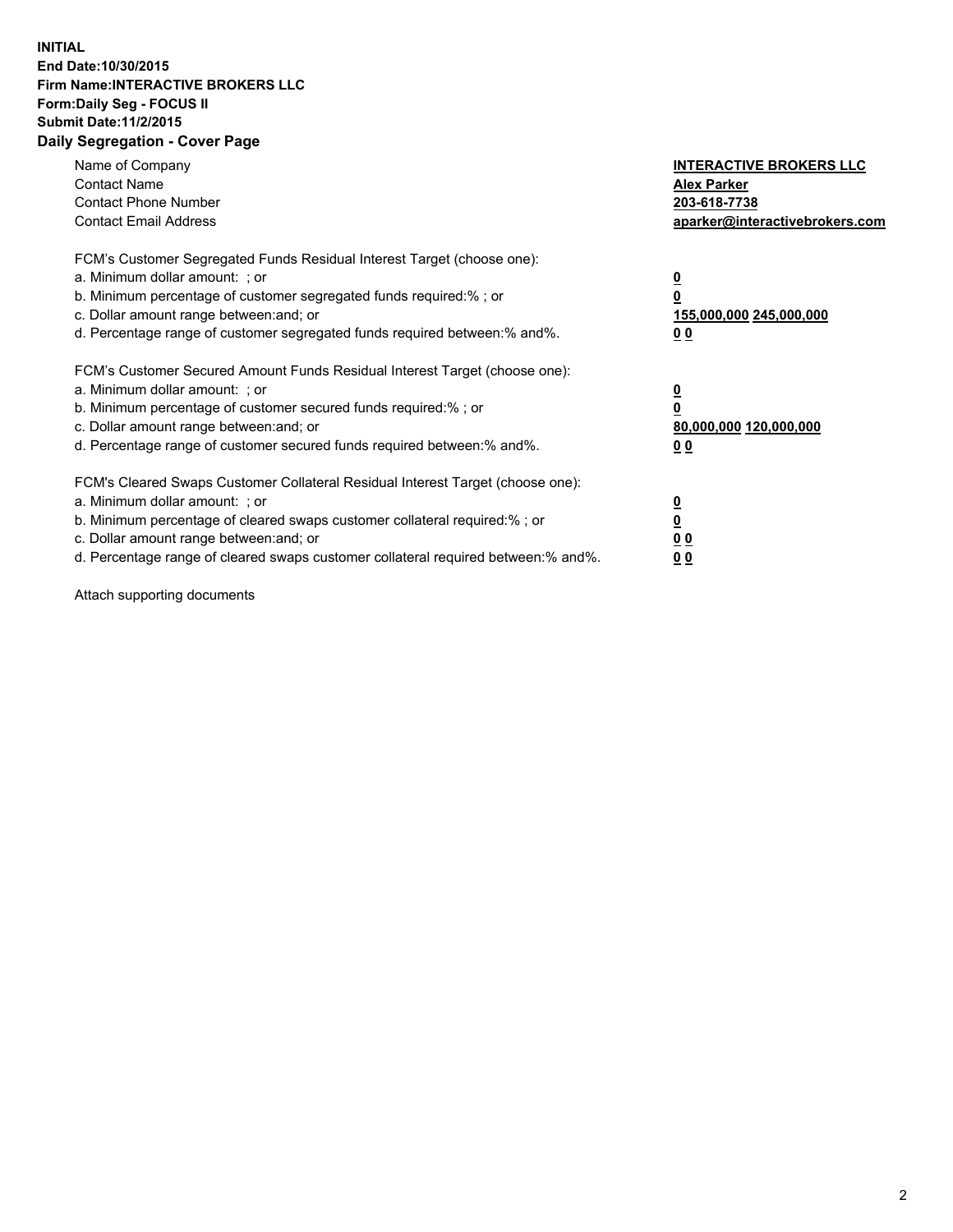## **INITIAL End Date:10/30/2015 Firm Name:INTERACTIVE BROKERS LLC Form:Daily Seg - FOCUS II Submit Date:11/2/2015 Daily Segregation - Secured Amounts**

|     | Daily Ocglegation - Occuled Amounts                                                                        |                                  |
|-----|------------------------------------------------------------------------------------------------------------|----------------------------------|
|     | Foreign Futures and Foreign Options Secured Amounts                                                        |                                  |
|     | Amount required to be set aside pursuant to law, rule or regulation of a foreign                           | $0$ [7305]                       |
|     | government or a rule of a self-regulatory organization authorized thereunder                               |                                  |
| 1.  | Net ledger balance - Foreign Futures and Foreign Option Trading - All Customers                            |                                  |
|     | A. Cash                                                                                                    | 335,703,154 [7315]               |
|     | B. Securities (at market)                                                                                  | $0$ [7317]                       |
| 2.  | Net unrealized profit (loss) in open futures contracts traded on a foreign board of trade                  | 8,518,252 [7325]                 |
| 3.  | Exchange traded options                                                                                    |                                  |
|     | a. Market value of open option contracts purchased on a foreign board of trade                             | 26,913 [7335]                    |
|     | b. Market value of open contracts granted (sold) on a foreign board of trade                               | $-38,137$ [7337]                 |
| 4.  | Net equity (deficit) (add lines 1. 2. and 3.)                                                              | 344,210,182 [7345]               |
| 5.  | Account liquidating to a deficit and account with a debit balances - gross amount                          | 128,358 [7351]                   |
|     | Less: amount offset by customer owned securities                                                           | 0 [7352] 128,358 [7354]          |
| 6.  | Amount required to be set aside as the secured amount - Net Liquidating Equity                             | 344,338,540 [7355]               |
|     | Method (add lines 4 and 5)                                                                                 |                                  |
| 7.  | Greater of amount required to be set aside pursuant to foreign jurisdiction (above) or line                | 344,338,540 [7360]               |
|     | 6.                                                                                                         |                                  |
|     | FUNDS DEPOSITED IN SEPARATE REGULATION 30.7 ACCOUNTS                                                       |                                  |
| 1.  | Cash in banks                                                                                              |                                  |
|     | A. Banks located in the United States                                                                      | <b>149</b> [7500]                |
|     | B. Other banks qualified under Regulation 30.7                                                             | 0 [7520] 149 [7530]              |
| 2.  | Securities                                                                                                 |                                  |
|     | A. In safekeeping with banks located in the United States                                                  | 366,510,723 [7540]               |
|     | B. In safekeeping with other banks qualified under Regulation 30.7                                         | 0 [7560] 366,510,723 [7570]      |
| 3.  | Equities with registered futures commission merchants                                                      |                                  |
|     | A. Cash                                                                                                    | $0$ [7580]                       |
|     | <b>B.</b> Securities                                                                                       | $0$ [7590]                       |
|     | C. Unrealized gain (loss) on open futures contracts                                                        | $0$ [7600]                       |
|     | D. Value of long option contracts                                                                          | $0$ [7610]                       |
|     | E. Value of short option contracts                                                                         | 0 [7615] 0 [7620]                |
| 4.  | Amounts held by clearing organizations of foreign boards of trade                                          |                                  |
|     | A. Cash                                                                                                    | $0$ [7640]                       |
|     | <b>B.</b> Securities                                                                                       | $0$ [7650]                       |
|     | C. Amount due to (from) clearing organization - daily variation                                            | $0$ [7660]                       |
|     | D. Value of long option contracts                                                                          | $0$ [7670]                       |
|     | E. Value of short option contracts                                                                         | 0 [7675] 0 [7680]                |
| 5.  | Amounts held by members of foreign boards of trade                                                         |                                  |
|     | A. Cash                                                                                                    | 81,272,873 [7700]                |
|     | <b>B.</b> Securities                                                                                       | $0$ [7710]                       |
|     | C. Unrealized gain (loss) on open futures contracts                                                        | 797,702 [7720]                   |
|     | D. Value of long option contracts                                                                          | 26,922 [7730]                    |
|     | E. Value of short option contracts                                                                         | -38,140 [7735] 82,059,357 [7740] |
| 6.  | Amounts with other depositories designated by a foreign board of trade                                     | 0 [7760]                         |
| 7.  | Segregated funds on hand                                                                                   | $0$ [7765]                       |
| 8.  | Total funds in separate section 30.7 accounts                                                              | 448,570,229 [7770]               |
| 9.  | Excess (deficiency) Set Aside for Secured Amount (subtract line 7 Secured Statement<br>Page 1 from Line 8) | 104,231,689 [7380]               |
| 10. | Management Target Amount for Excess funds in separate section 30.7 accounts                                | 80,000,000 [7780]                |
| 11. | Excess (deficiency) funds in separate 30.7 accounts over (under) Management Target                         | 24,231,689 [7785]                |
|     |                                                                                                            |                                  |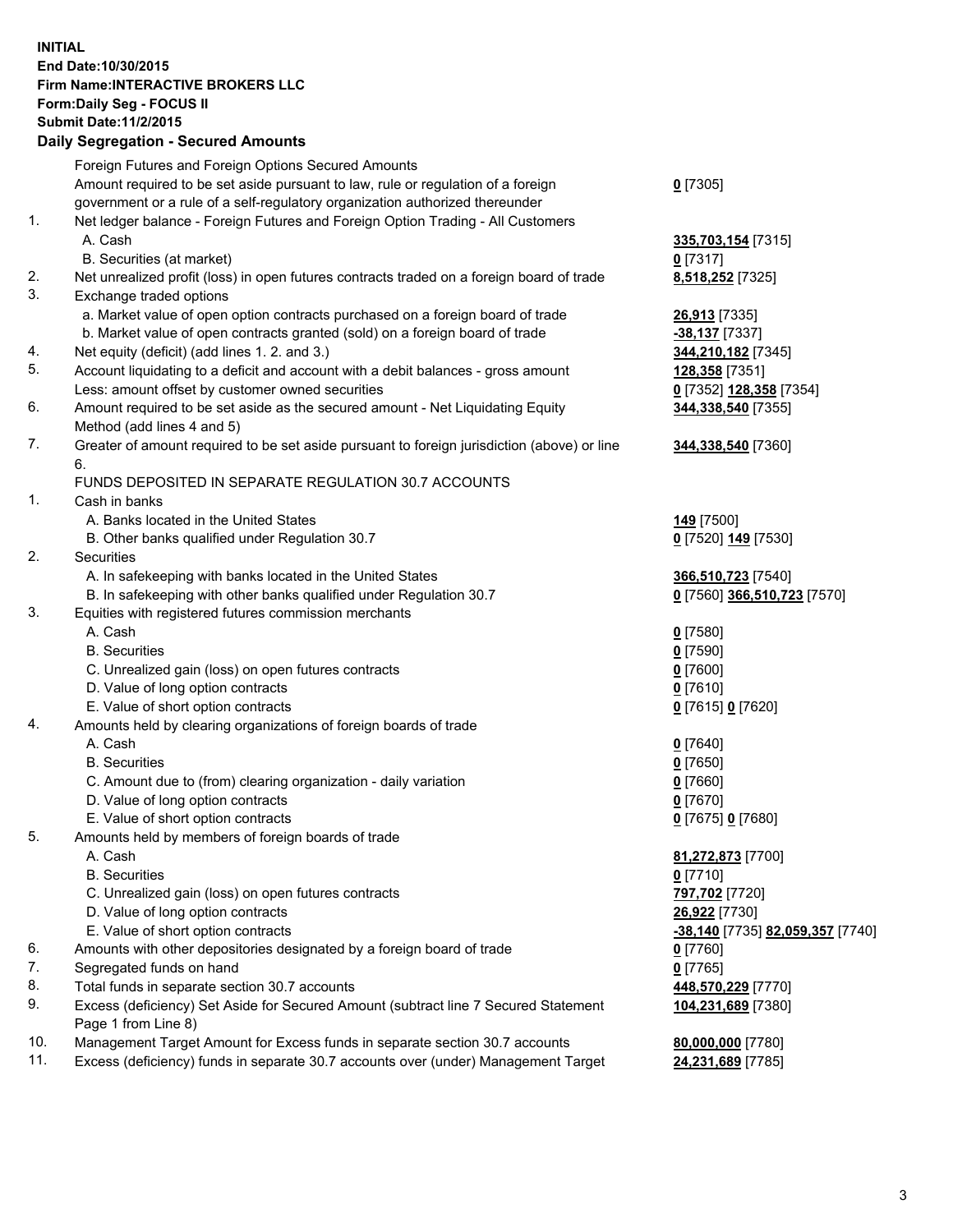**INITIAL End Date:10/30/2015 Firm Name:INTERACTIVE BROKERS LLC Form:Daily Seg - FOCUS II Submit Date:11/2/2015 Daily Segregation - Segregation Statement** SEGREGATION REQUIREMENTS(Section 4d(2) of the CEAct) 1. Net ledger balance A. Cash **2,684,124,028** [7010] B. Securities (at market) **0** [7020] 2. Net unrealized profit (loss) in open futures contracts traded on a contract market **-89,799,038** [7030] 3. Exchange traded options A. Add market value of open option contracts purchased on a contract market **73,984,607** [7032] B. Deduct market value of open option contracts granted (sold) on a contract market **-147,034,631** [7033] 4. Net equity (deficit) (add lines 1, 2 and 3) **2,521,274,966** [7040] 5. Accounts liquidating to a deficit and accounts with debit balances - gross amount **154,748** [7045] Less: amount offset by customer securities **0** [7047] **154,748** [7050] 6. Amount required to be segregated (add lines 4 and 5) **2,521,429,714** [7060] FUNDS IN SEGREGATED ACCOUNTS 7. Deposited in segregated funds bank accounts A. Cash **230,549,173** [7070] B. Securities representing investments of customers' funds (at market) **1,441,760,042** [7080] C. Securities held for particular customers or option customers in lieu of cash (at market) **0** [7090] 8. Margins on deposit with derivatives clearing organizations of contract markets A. Cash **23,435,909** [7100] B. Securities representing investments of customers' funds (at market) **1,092,384,240** [7110] C. Securities held for particular customers or option customers in lieu of cash (at market) **0** [7120] 9. Net settlement from (to) derivatives clearing organizations of contract markets **15,155,538** [7130] 10. Exchange traded options A. Value of open long option contracts **73,964,591** [7132] B. Value of open short option contracts **-147,014,613** [7133] 11. Net equities with other FCMs A. Net liquidating equity **0** [7140] B. Securities representing investments of customers' funds (at market) **0** [7160] C. Securities held for particular customers or option customers in lieu of cash (at market) **0** [7170] 12. Segregated funds on hand **0** [7150] 13. Total amount in segregation (add lines 7 through 12) **2,730,234,880** [7180] 14. Excess (deficiency) funds in segregation (subtract line 6 from line 13) **208,805,166** [7190] 15. Management Target Amount for Excess funds in segregation **155,000,000** [7194]

16. Excess (deficiency) funds in segregation over (under) Management Target Amount Excess

**53,805,166** [7198]